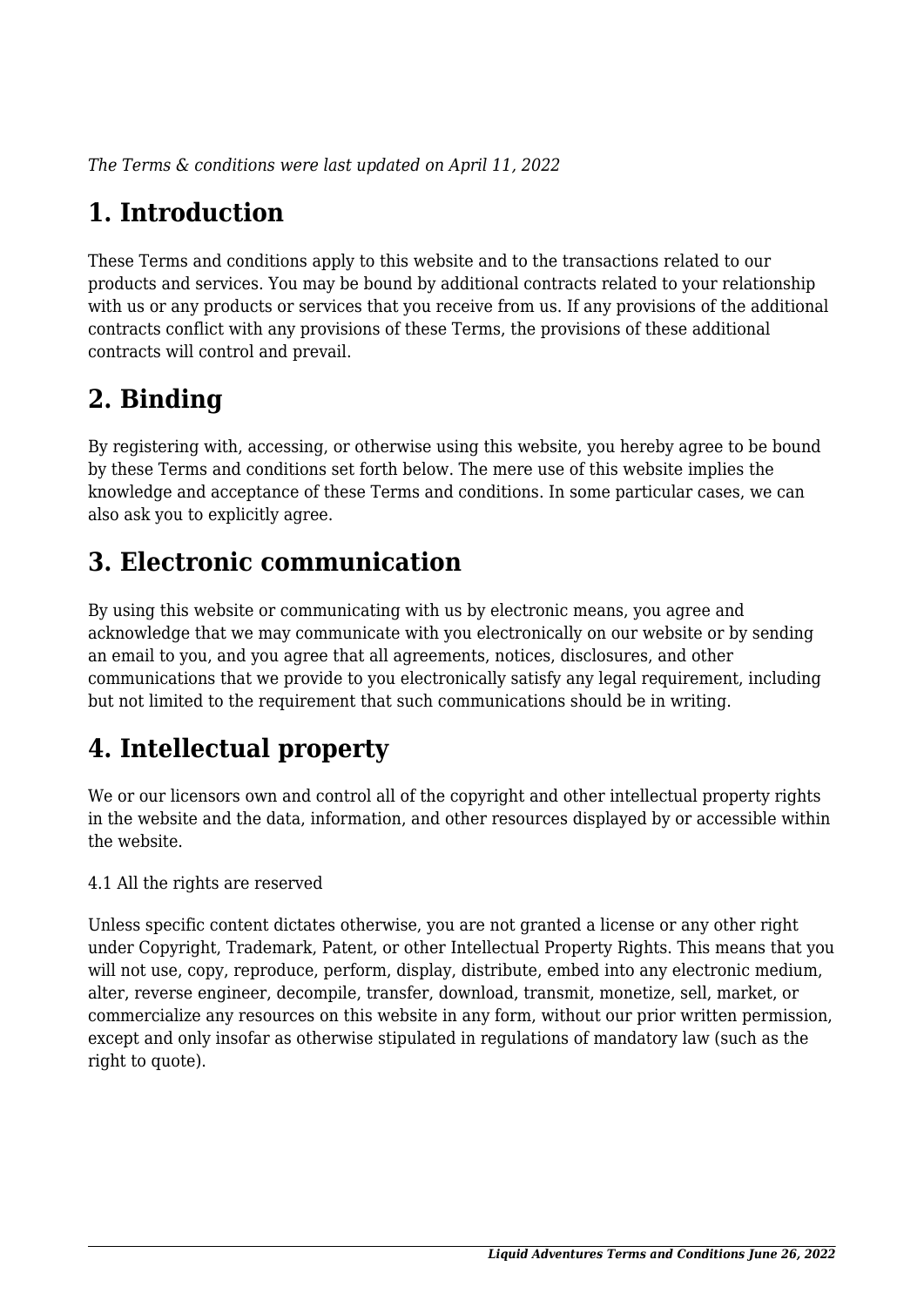# **5. Third-party property**

Our website may include hyperlinks or other references to other party's websites. We do not monitor or review the content of other party's websites which are linked to from this website. Products or services offered by other websites shall be subject to the applicable Terms and Conditions of those third parties. Opinions expressed or material appearing on those websites are not necessarily shared or endorsed by us.

We will not be responsible for any privacy practices or content of these sites. You bear all risks associated with the use of these websites and any related third-party services. We will not accept any responsibility for any loss or damage in whatever manner, however caused, resulting from your disclosure to third parties of personal information.

#### **6. Responsible use**

By visiting our website, you agree to use it only for the purposes intended and as permitted by these Terms, any additional contracts with us, and applicable laws, regulations, and generally accepted online practices and industry guidelines. You must not use our website or services to use, publish or distribute any material which consists of (or is linked to) malicious computer software; use data collected from our website for any direct marketing activity, or conduct any systematic or automated data collection activities on or in relation to our website.

Engaging in any activity that causes, or may cause, damage to the website or that interferes with the performance, availability, or accessibility of the website is strictly prohibited.

## **7. Refund and Return policy**

#### 7.1 Right of withdrawal

You have the right to withdraw from this contract within 14 days without giving any reason.

The withdrawal period will expire after 14 days from the day of the conclusion of the contract.

To exercise the right of withdrawal, you must inform us of your decision to withdraw from this contract by an unequivocal statement (for example a letter sent by post, fax, or email). Our contact details can be found below. You may use the attached model [withdrawal form](https://liquidadventures.co.za/wp-content/uploads/complianz/withdrawal-forms/withdrawal-form-en.pdf), but it is not obligatory.

You can also electronically fill in and submit the model withdrawal form or any other unequivocal statement on our [website](https://liquidadventures.co.za/contact/).

If you use this option, we will communicate to you an acknowledgement of receipt of such a withdrawal on a durable medium (for example by email) without delay.

To meet the withdrawal deadline, it is sufficient for you to send your communication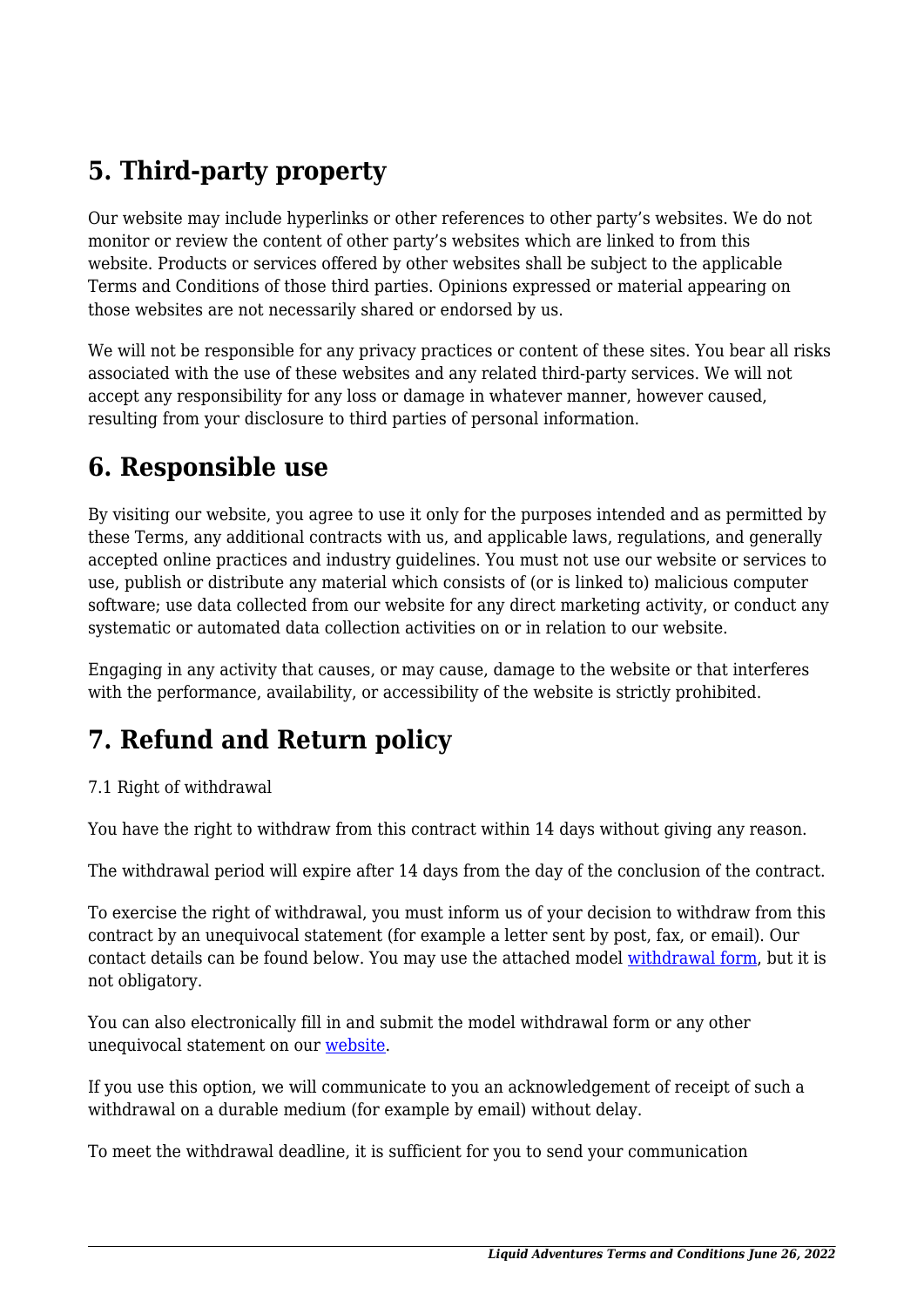concerning your exercise of the right of withdrawal before the withdrawal period has expired.

#### 7.2 Effects of withdrawal

If you withdraw from this contract, we shall reimburse you all payments received from you, including the costs of delivery (with the exception of the supplementary costs resulting from your choice of a type of delivery other than the least expensive type of standard delivery offered by us), without undue delay and in any event not later than 14 days from the day on which we are informed about your decision to withdraw from this contract. We will carry out such reimbursement using the same means of payment as you used for the initial transaction unless you have expressly agreed otherwise; in any event, you will not incur any fees as a result of such reimbursement.

If you requested to begin the performance of services during the withdrawal period, you shall pay us an amount which is in proportion to what has been provided until you have communicated to us your withdrawal from this contract, in comparison with the full coverage of the contract.

Please note that there are some legal exceptions to the right to withdraw, and some items can therefore not be returned or exchanged. We will let you know if this applies in your particular case.

## **8. Idea submission**

Do not submit any ideas, inventions, works of authorship, or other information that can be considered your own intellectual property that you would like to present to us unless we have first signed an agreement regarding the intellectual property or a non-disclosure agreement. If you disclose it to us absent such written agreement, you grant to us a worldwide, irrevocable, non-exclusive, royalty-free license to use, reproduce, store, adapt, publish, translate and distribute your content in any existing or future media.

## **9. Termination of use**

We may, in our sole discretion, at any time modify or discontinue access to, temporarily or permanently, the website or any Service thereon. You agree that we will not be liable to you or any third party for any such modification, suspension or discontinuance of your access to, or use of, the website or any content that you may have shared on the website. You will not be entitled to any compensation or other payment, even if certain features, settings, and/or any Content you have contributed or have come to rely on, are permanently lost. You must not circumvent or bypass, or attempt to circumvent or bypass, any access restriction measures on our website.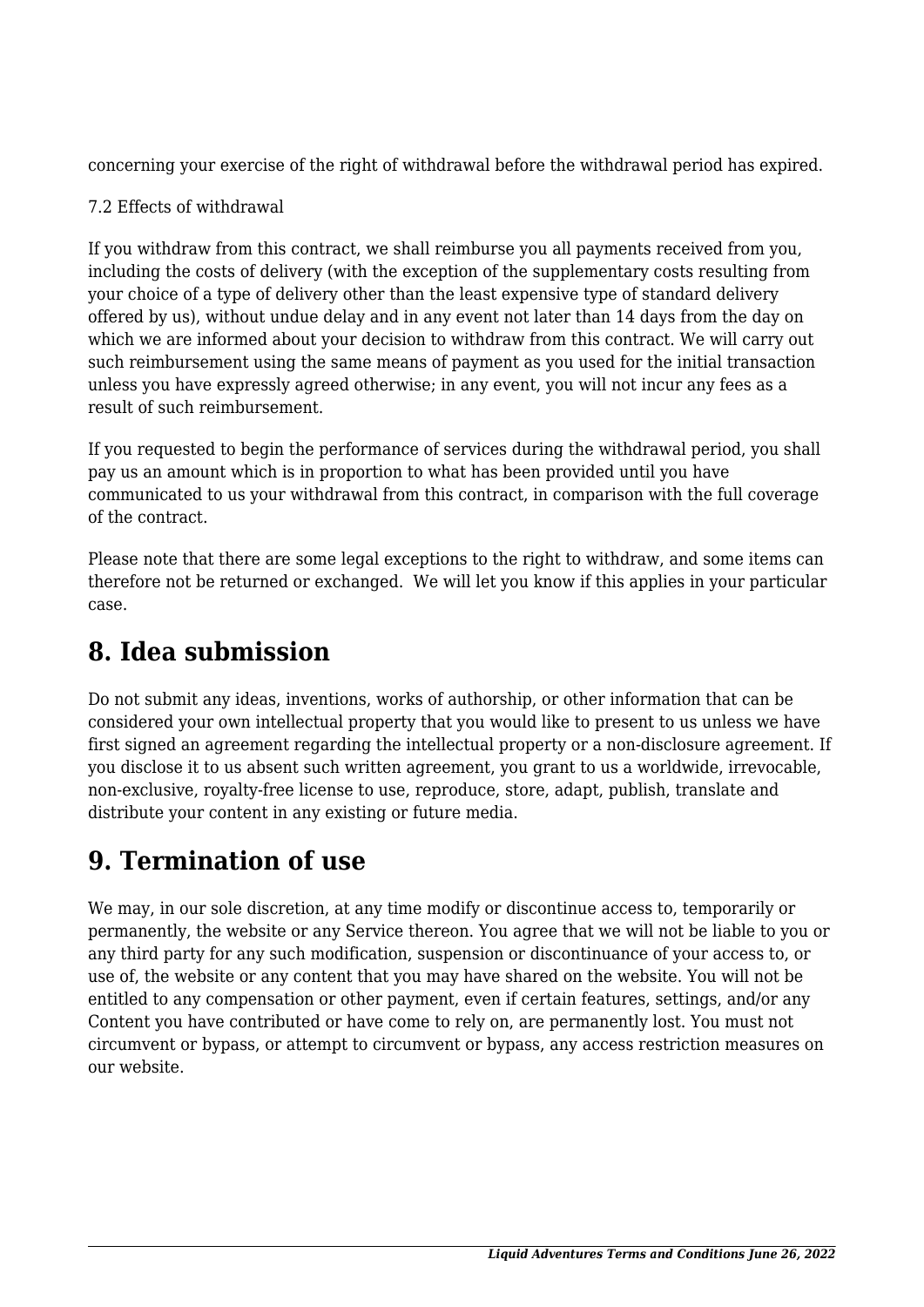## **10. Warranties and liability**

Nothing in this section will limit or exclude any warranty implied by law that it would be unlawful to limit or to exclude. This website and all content on the website are provided on an "as is" and "as available" basis and may include inaccuracies or typographical errors. We expressly disclaim all warranties of any kind, whether express or implied, as to the availability, accuracy, or completeness of the Content. We make no warranty that:

- this website or our content will meet your requirements;
- this website will be available on an uninterrupted, timely, secure, or error-free basis.

Nothing on this website constitutes or is meant to constitute, legal, financial or medical advice of any kind. If you require advice you should consult an appropriate professional.

The following provisions of this section will apply to the maximum extent permitted by applicable law and will not limit or exclude our liability in respect of any matter which it would be unlawful or illegal for us to limit or to exclude our liability. In no event will we be liable for any direct or indirect damages (including any damages for loss of profits or revenue, loss or corruption of data, software or database, or loss of or harm to property or data) incurred by you or any third party, arising from your access to, or use of, our website.

Except to the extent any additional contract expressly states otherwise, our maximum liability to you for all damages arising out of or related to the website or any products and services marketed or sold through the website, regardless of the form of legal action that imposes liability (whether in contract, equity, negligence, intended conduct, tort or otherwise) will be limited to the total price that you paid to us to purchase such products or services or use the website. Such limit will apply in the aggregate to all of your claims, actions and causes of action of every kind and nature.

## **11. Privacy**

To access our website and/or services, you may be required to provide certain information about yourself as part of the registration process. You agree that any information you provide will always be accurate, correct, and up to date.

We have developed a policy to address any privacy concerns you may have. For more information, please see our **Privacy Statement** and our [Cookie Policy](https://liquidadventures.co.za/cookie-policy-za/).

### **12. Export restrictions / Legal compliance**

Access to the website from territories or countries where the Content or purchase of the products or Services sold on the website is illegal is prohibited. You may not use this website in violation of export laws and regulations of South Africa.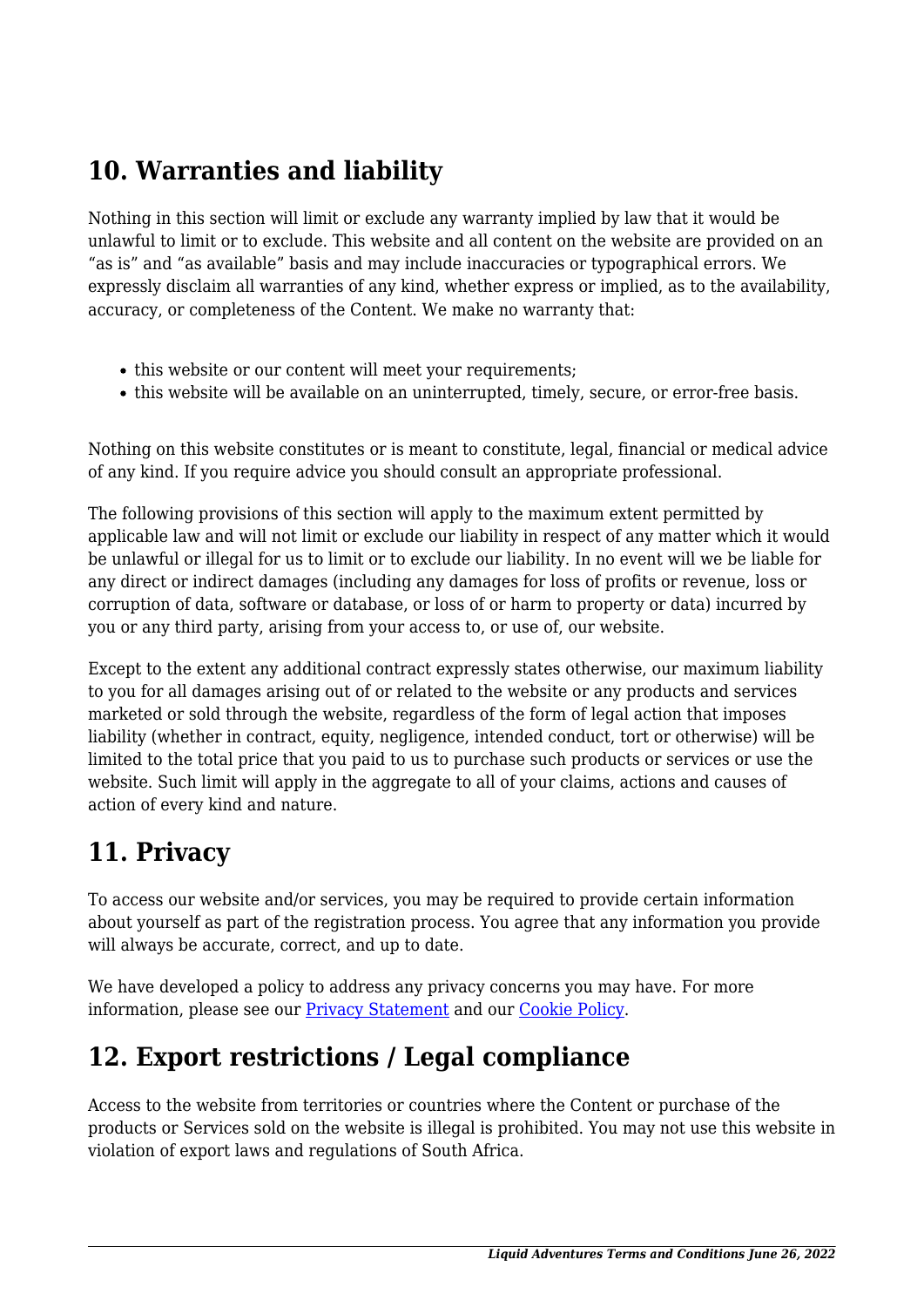## **13. Assignment**

You may not assign, transfer or sub-contract any of your rights and/or obligations under these Terms and conditions, in whole or in part, to any third party without our prior written consent. Any purported assignment in violation of this Section will be null and void.

#### **14. Breaches of these Terms and conditions**

Without prejudice to our other rights under these Terms and Conditions, if you breach these Terms and Conditions in any way, we may take such action as we deem appropriate to deal with the breach, including temporarily or permanently suspending your access to the website, contacting your internet service provider to request that they block your access to the website, and/or commence legal action against you.

### **15. Force majeure**

Except for obligations to pay money hereunder, no delay, failure or omission by either party to carry out or observe any of its obligations hereunder will be deemed to be a breach of these Terms and conditions if and for as long as such delay, failure or omission arises from any cause beyond the reasonable control of that party.

## **16. Indemnification**

You agree to indemnify, defend and hold us harmless, from and against any and all claims, liabilities, damages, losses and expenses, relating to your violation of these Terms and conditions, and applicable laws, including intellectual property rights and privacy rights. You will promptly reimburse us for our damages, losses, costs and expenses relating to or arising out of such claims.

### **17. Waiver**

Failure to enforce any of the provisions set out in these Terms and Conditions and any Agreement, or failure to exercise any option to terminate, shall not be construed as waiver of such provisions and shall not affect the validity of these Terms and Conditions or of any Agreement or any part thereof, or the right thereafter to enforce each and every provision.

### **18. Language**

These Terms and Conditions will be interpreted and construed exclusively in English. All notices and correspondence will be written exclusively in that language.